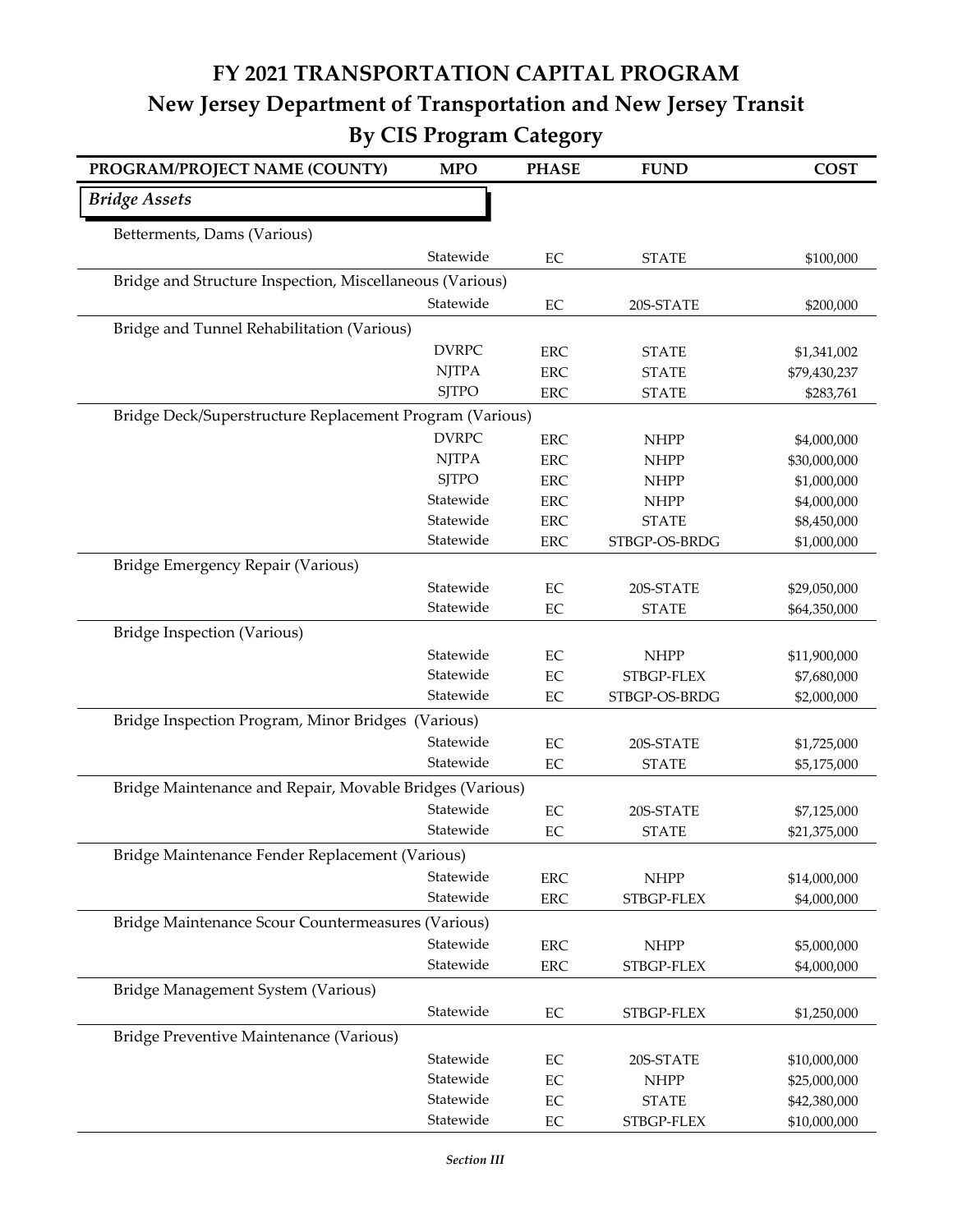| PROGRAM/PROJECT NAME (COUNTY)                                             | <b>MPO</b>                                              | <b>PHASE</b> | <b>FUND</b>    | <b>COST</b>   |  |  |
|---------------------------------------------------------------------------|---------------------------------------------------------|--------------|----------------|---------------|--|--|
| <b>Bridge Assets</b>                                                      |                                                         |              |                |               |  |  |
| Bridge Replacement, Future Projects (Various)                             |                                                         |              |                |               |  |  |
|                                                                           | Statewide                                               | <b>ERC</b>   | 20S-STATE      | \$658,500     |  |  |
|                                                                           | Statewide                                               | <b>ERC</b>   | <b>NHPP</b>    | \$14,392,551  |  |  |
|                                                                           | Statewide                                               | <b>ERC</b>   | <b>STATE</b>   | \$1,976,500   |  |  |
| Bridge Scour Countermeasures (Various)                                    |                                                         |              |                |               |  |  |
|                                                                           | Statewide                                               | <b>ERC</b>   | 20S-STATE      | \$200,000     |  |  |
|                                                                           | Broadway Avenue (CR 3), Bridge over Route 35 (Monmouth) |              |                |               |  |  |
|                                                                           | <b>NJTPA</b>                                            | <b>CON</b>   | <b>STATE</b>   | \$6,964,000   |  |  |
| Culvert Replacement Program (Various)                                     |                                                         |              |                |               |  |  |
|                                                                           | Statewide                                               | <b>ERC</b>   | 20S-STATE      | \$1,000,000   |  |  |
|                                                                           | Statewide                                               | <b>ERC</b>   | <b>STATE</b>   | \$3,000,000   |  |  |
|                                                                           | Statewide                                               | <b>ERC</b>   | STBGP-FLEX     | \$1,000,000   |  |  |
| Delaware & Raritan Canal Bridges (Mercer)                                 |                                                         |              |                |               |  |  |
|                                                                           | Statewide                                               | <b>ERC</b>   | STBGP-FLEX     | \$5,000,000   |  |  |
| F.R.E.C. Access Road, Bridge over Toms River (Ocean)                      |                                                         |              |                |               |  |  |
|                                                                           | <b>NJTPA</b>                                            | <b>CON</b>   | 20S-STBGP-OS-B | \$3,500,000   |  |  |
| Hamilton Road, Bridge over Conrail RR (Somerset)                          |                                                         |              |                |               |  |  |
|                                                                           | <b>NJTPA</b>                                            | <b>DES</b>   | STBGP-OS-BRDG  | \$2,100,000   |  |  |
| High-Mast Light Poles (Various)                                           |                                                         |              |                |               |  |  |
|                                                                           | Statewide                                               | <b>ERC</b>   | <b>NHPP</b>    | \$1,000,000   |  |  |
|                                                                           | Statewide                                               | <b>ERC</b>   | STBGP-FLEX     | \$1,000,000   |  |  |
| Job Order Contracting Infrastructure Repairs, Statewide (Various)         |                                                         |              |                |               |  |  |
|                                                                           | Statewide                                               | $\rm EC$     | STBGP-FLEX     | \$10,000,000  |  |  |
| Lincoln Tunnel Access Project (LTAP) (Hudson)                             |                                                         |              |                |               |  |  |
|                                                                           | <b>NJTPA</b>                                            | <b>ERC</b>   | <b>STATE</b>   | \$131,000,000 |  |  |
| Oak Tree Road Bridge, CR 604 (Middlesex)                                  |                                                         |              |                |               |  |  |
|                                                                           | <b>NJTPA</b>                                            | <b>DES</b>   | 20S-NHPP       | \$1,800,000   |  |  |
|                                                                           | <b>NJTPA</b>                                            | <b>ROW</b>   | 20S-NHPP       | \$1,000,000   |  |  |
| Orphan Bridge Reconstruction (Various)                                    |                                                         |              |                |               |  |  |
|                                                                           | Statewide                                               | $\rm EC$     | 20S-STATE      | \$1,000,000   |  |  |
|                                                                           | Statewide                                               | $\rm EC$     | <b>STATE</b>   | \$3,000,000   |  |  |
| Sign Structure Inspection Program (Various)                               |                                                         |              |                |               |  |  |
|                                                                           | Statewide                                               | EC           | <b>STATE</b>   | \$2,100,000   |  |  |
| Sign Structure Rehabilitation/Replacement Program (Various)               |                                                         |              |                |               |  |  |
|                                                                           | Statewide                                               | ERC          | STBGP-FLEX     | \$1,000,000   |  |  |
| Sign Structure Replacement Contract 2021-1 (Various)                      |                                                         |              |                |               |  |  |
|                                                                           | <b>NJTPA</b>                                            | CON          | <b>STATE</b>   | \$19,240,000  |  |  |
| Taft Avenue, Pedestrian Bridge over Route 80 (Passaic)                    |                                                         |              |                |               |  |  |
|                                                                           | <b>NJTPA</b>                                            | <b>ROW</b>   | 20S-STATE      | \$100,000     |  |  |
| Washington Turnpike, Bridge over West Branch of Wading River (Burlington) |                                                         |              |                |               |  |  |
|                                                                           | <b>DVRPC</b>                                            | <b>ROW</b>   | 20S-STBGP-OS-B | \$100,000     |  |  |
| Route 1B, Bridge over Shabakunk Creek (Mercer)                            |                                                         |              |                |               |  |  |
|                                                                           | <b>DVRPC</b>                                            | DES          | 20S-STATE      | \$2,000,000   |  |  |
|                                                                           |                                                         |              |                |               |  |  |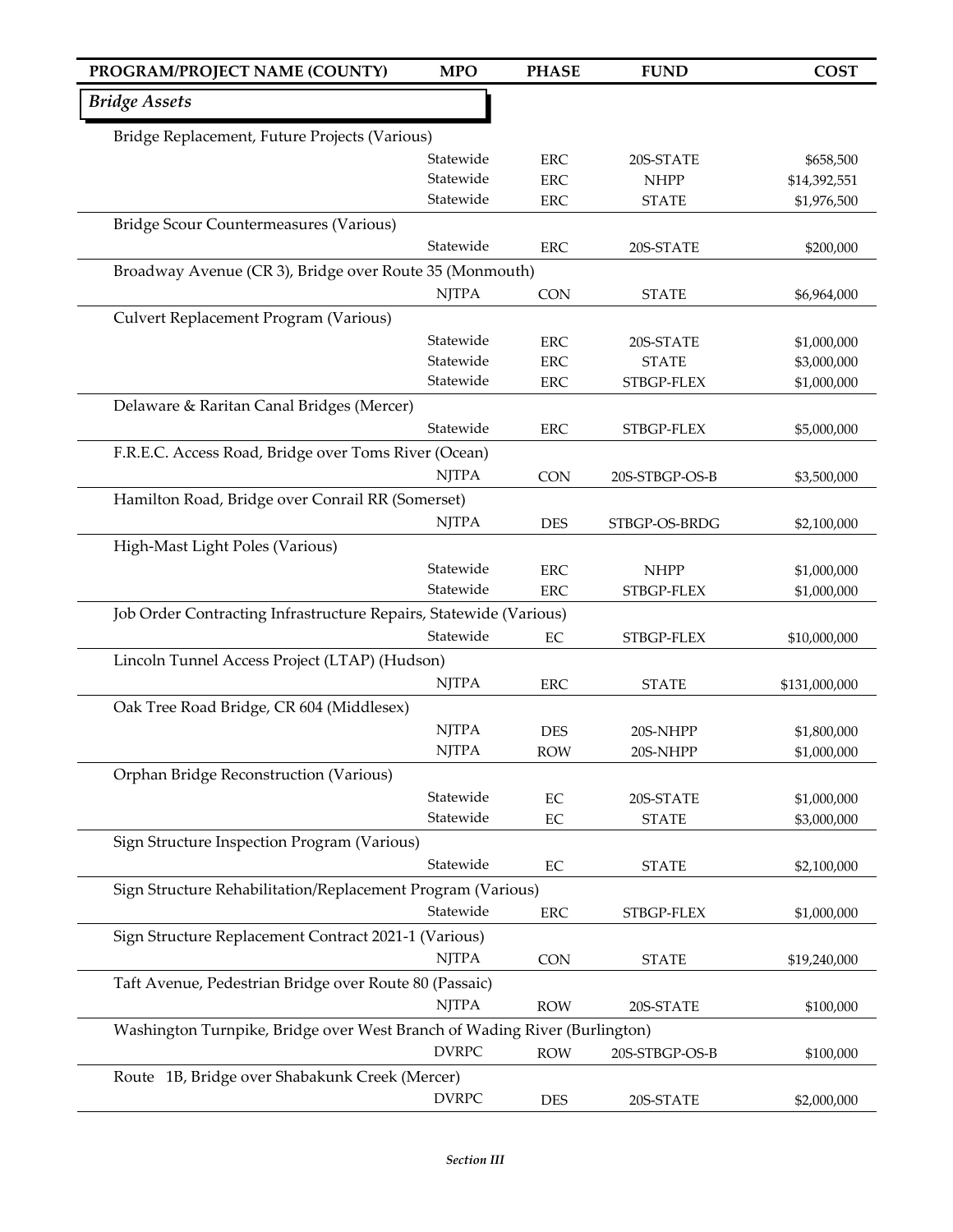## NJTPA ROW NHPP \$1,500,000 NJTPA ROW 20S-NHPP \$1,500,000 NJTPA DES 20S-NHPP \$6,000,000 NJTPA ROW 20S-NHPP \$600,000 NJTPA ROW 20S-STATE \$600,000 NJTPA ROW 20S-NHPP \$950,000 NJTPA ROW 20S-STATE \$250,000 NJTPA CON 20S-STATE \$7,300,000 NJTPA CON NHPP \$14,320,000 NJTPA ROW 20S-NHPP \$1,500,000 NJTPA DES NHPP \$1,700,000 NJTPA PE STBGP-OS-BRDG \$400,000 NJTPA DES NHPP \$1,100,000 NJTPA DES 20S-NHPP \$2,500,000 NJTPA ROW 20S-NHPP \$200,000 NJTPA ROW 20S-NHPP \$226,000 NJTPA DES 20S-NHPP \$1,500,000 NJTPA ROW 20S-STATE \$200,000 NJTPA PE 20S-STATE \$400,000 DVRPC CON 20S-NHPP \$21,900,000 DVRPC DES NHPP \$1,000,000 DVRPC ROW 20S-NHPP \$500,000 *Bridge Assets* Route 4, Bridge over Palisade Avenue, Windsor Road and CSX Railroad (Bergen) Route 4, Grand Avenue Bridge (Bergen) Route 4, Hackensack River Bridge (Bergen) Route 4, Jones Road Bridge (Bergen) Route 4, Teaneck Road Bridge (Bergen) Route 15 SB, Bridge over Rockaway River (Morris) Route 15, Bridge over Paulins Kill (Sussex) Route 22, Bridge over Echo Lake (Union) Route 22, Chestnut Street Bridge Replacement (CR 626) (Union) Route 23, Bridge over Pequannock River / Hamburg Turnpike (Morris) Route 23, NB Bridge over Pequannock River (Passaic) Route 29, Bridge over Copper Creek (Hunterdon) Route 31, Bridge over Furnace Brook (Warren) Route 33 Business, Bridge over Conrail Freehold Secondary Branch (Monmouth) Route 33, Bridge over Millstone River (Monmouth) Route 35, Bridge over North Branch of Wreck Pond (Monmouth) Route 35, Heards Brook and Woodbridge Creek, Culvert Replacement (Middlesex) Route 35 NB, Bridge over Route 36 NB & GSP Ramp G (Monmouth) Route 42, Bridges over Blackwood Railroad Trail (Camden) Route 45, Bridge over Woodbury Creek (Gloucester) **PROGRAM/PROJECT NAME (COUNTY) MPO PHASE FUND COST**